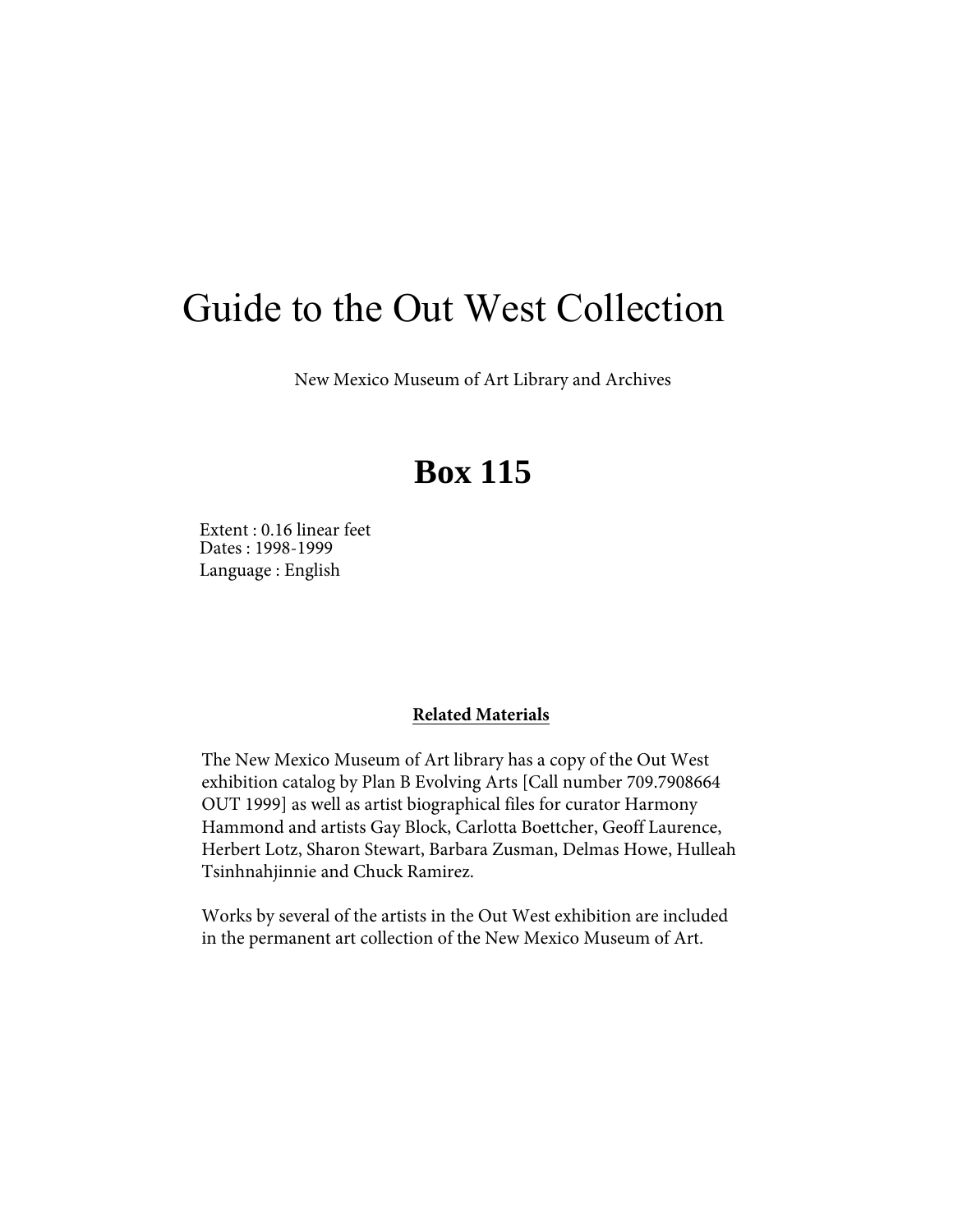## **Table of Contents**

| Section I, The Exhibition                 |  |
|-------------------------------------------|--|
|                                           |  |
|                                           |  |
|                                           |  |
| Section II, Photos, Slides, Miscellaneous |  |
|                                           |  |
|                                           |  |
|                                           |  |
|                                           |  |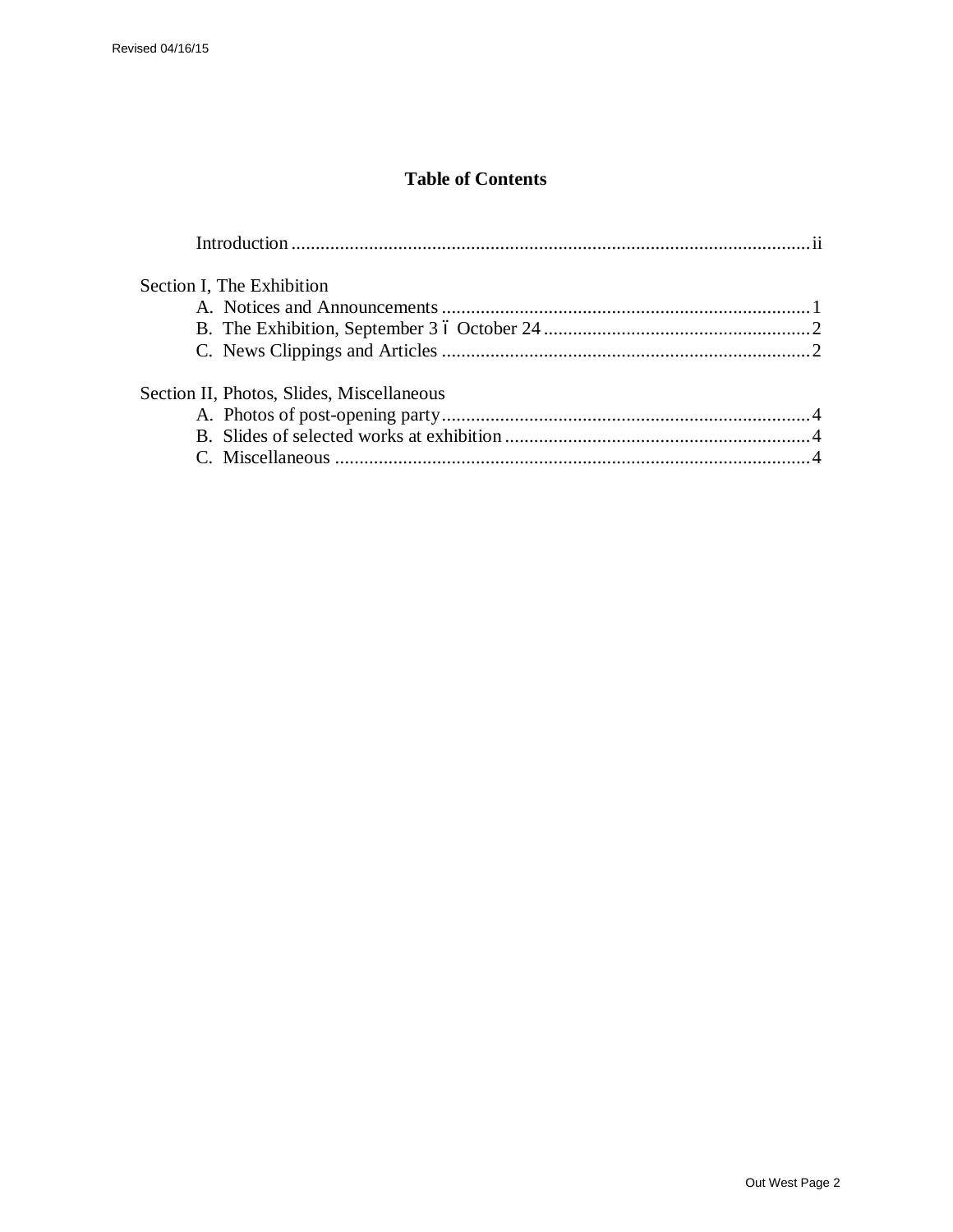#### **Introduction**

The recent emergence of a particular genre of exhibition in which  $\delta$ hot-button $\ddot{\text{o}}$ social-moral issues as opposed to purely aesthetic considerations, are the primary focus, was foreshadowed in the Munich show in 1937 titled (in German) Degenerate Art. Nazi sympathizers, dubbed the works  $\tilde{o}$ depraved. $\tilde{o}$ 

In the Fall of the year 1999, an exhibition titled Out West, curated by Harmony Hammond, [herein HH], was presented at Plan B. Evolving Arts, exhibit space located on Old Pecos Trail in Santa Fe. It ran from September to October 24, 1999. It was among the first (if not the first) sexually-oriented exhibitions ever mounted in Santa Fe.

Ms. Hammond brought together the works of 41 lesbian, gay, bisexual, transgendered, and õtwo-spiritedö (LGBTT) artists from New Mexico, Arizona, and Texas which achieved what a columnist called  $\tilde{a}$  truly invigorating diversity of ideas and expression.ö<sup>1</sup>

The papers accumulated by Ms. Hammond connected with this exhibition comprise this Collection, and are assembled under the following headings.

#### **Section I. The Exhibition**

- A**.** Notices and announcements of forth-coming exhibition.
- B. The exhibition, September 3 6 October 22, 1999.
- C. News clippings and articles about the exhibition.

#### **Section II. Photos, Slides, Miscellaneous**

- A. Photos of post-opening party.
- B. Slides (35mm.) of selected works at exhibition.
- C. Miscellaneous

 $1$ <sup>1</sup>  $\sigma$ Two-spirited $\ddot{\sigma}$  is explicated by Lynn Cline in an article in Pasatiempo (infra) as  $\ddot{\sigma}$ embraced by people who see their sexual identity and cultural background as interlinked, ö and reject õgayö and õlesbianö because the words reflect an Anglo heritage. TFolder 23, of Section I, infra,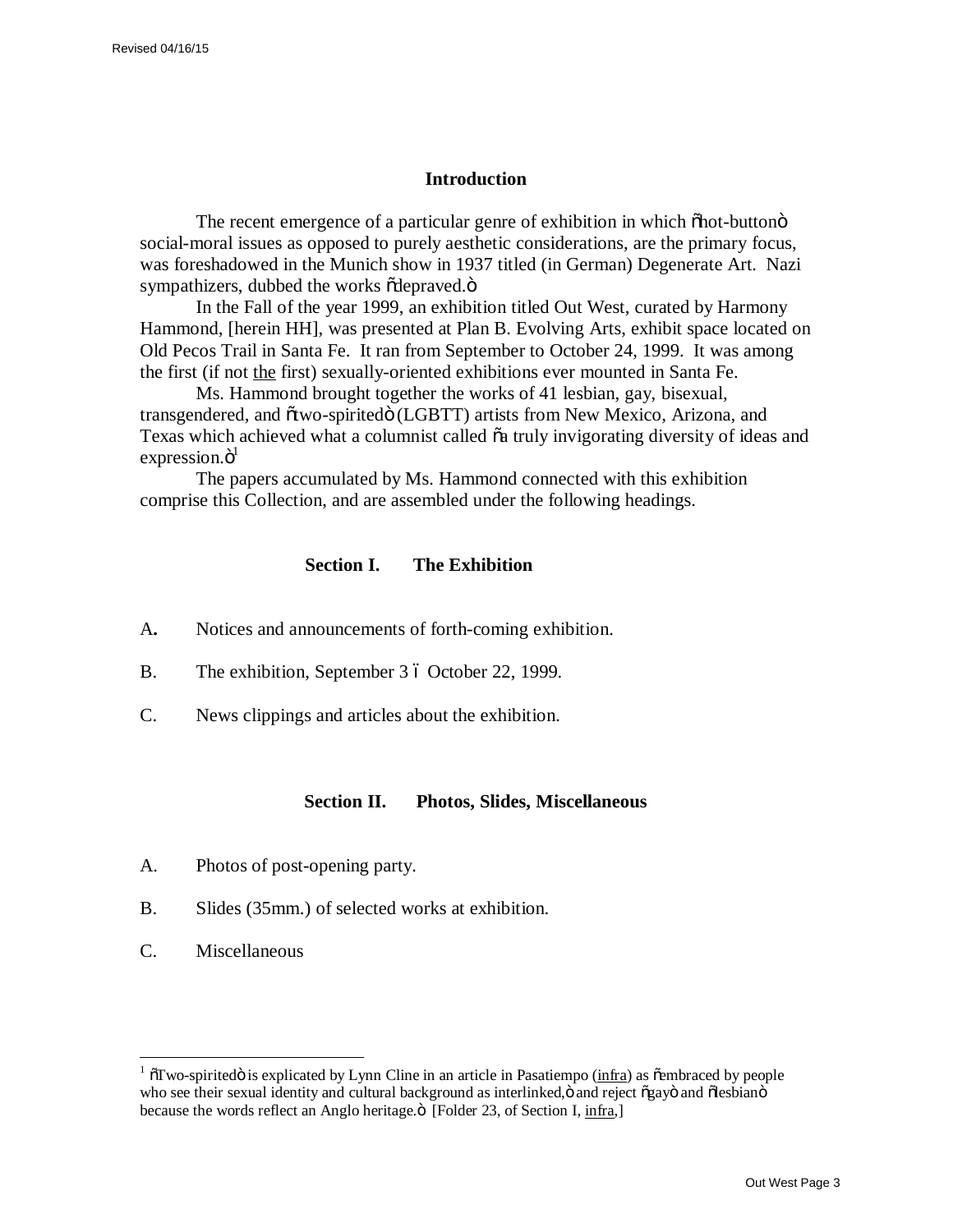#### **Section I : The Exhibition**

### **A. Notices and announcements**

**1.** Circa January 1999. Flyer pink. Call for art for prospective exhibition, all media, sizes, etc.

> Exhibiting artists to receive honoraria. Show to open on September 3 and close on October 22, 1999. Footnote. Funding coming from National Gay & Lesbian Funding Partnership through Santa Fe Community Foundation.

- **2.** Leaflet, n.d. Describing The Lesbian & Gay Community Funding Partnership. One page, three-folded. Sets forth objectives and use of funds raised.
- **3.** Periodical, clipping. Blatt. Fall 1998. Call For Art. Photocopy. Seeking art by LGBTT [see Introduction] for exhibition to be held at Plan B Evolving Arts [PBEA] in the Fall of 1999. HH Curator.
- **4.** Circa August 1999. Press release. PBEA. Introducing exhibition at Plan B of stereotypes of LGBTT visual art for abovestated period. List of contributing artists. Purpose stated:  $\tilde{o}$  to raise consciousness of lives, experiences, and visual culture of gay peoples  $***$ in the Southwest. $\ddot{\text{o}}$
- **5.** Program, n.d. Queer Video. Out West. PBEA. One page fold-over. Compiled by Vikki Dempsey. Curated by HH. A video show, 2 hrs., 50 minutes. Lists various features of video tapes to be projected on September 25-26, 1999 at PBEA.
- **6.** Flyer, n.d. Out West. Queer Video. Advertising above video show. Lists participating artists.
- **7.** Postcard, n.d. Advertising exhibition (Sept. 3 6 Oct. 24, 1999) and Benefit Party following opening featuring Mendez and Yon (infra).
- **8.** Poster. Black and white. For post-opening benefit party for Out West on September 3; featuring Rumba of The Nacha Mendez Quartet and  $\delta$ Eclectic Grooves of DJ Yon [Hudson]. At Plan Bar B.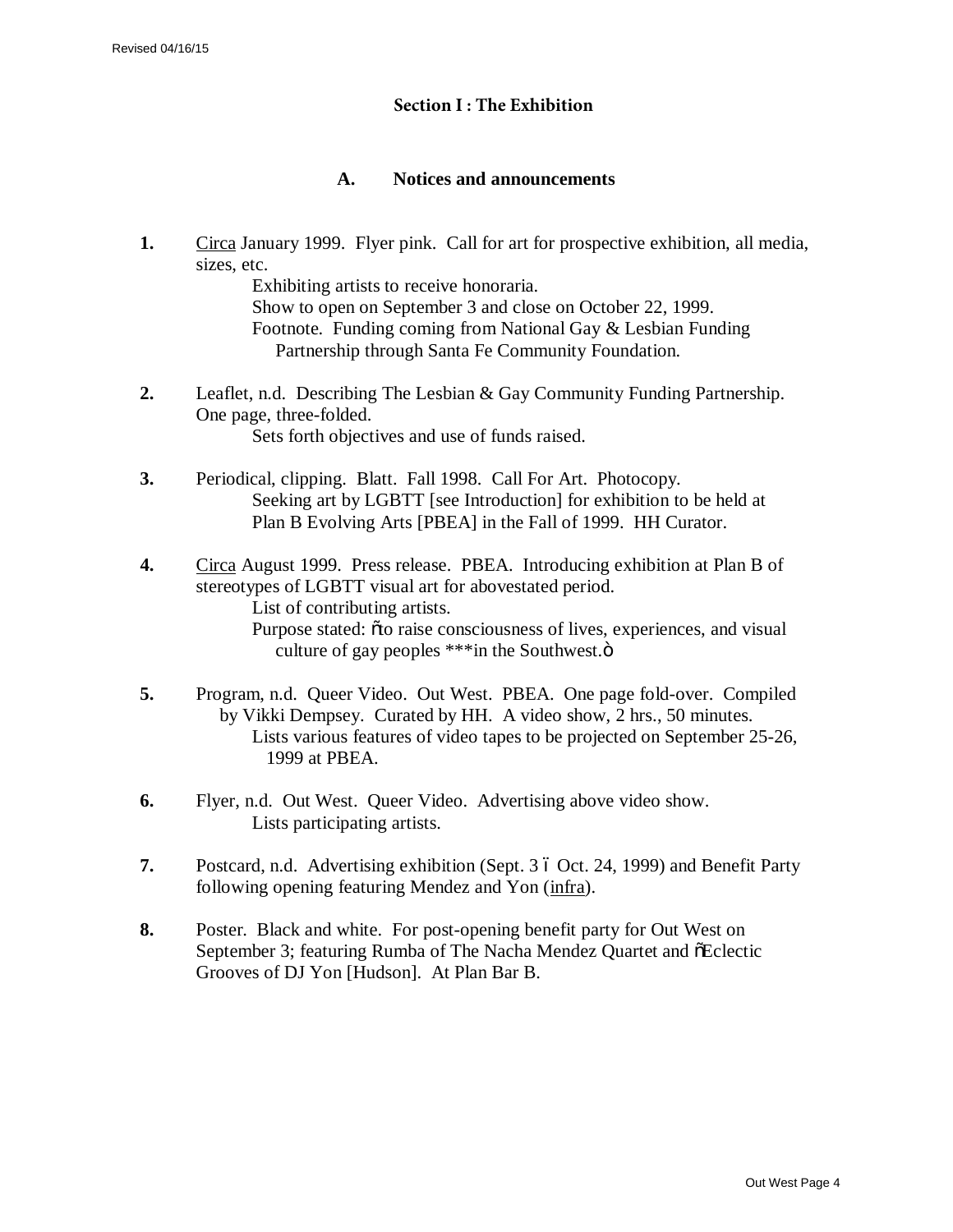#### **B. The Exhibition September 3 to October 24, 1999**

- **9.** Catalog. Out West Exhibition. Bound with red cover. 112 pp. Illustrated.
	- = Essay. Either/Other/Both. By Zane Fischer, Executive Director, PBEA.
	- = Essay. Camping Out In The Southwest. By Harmony Hammond.
	- **=** Artists with brief autobiographic sketch opposite picture of their respective work on exhibition. Some photographs, others paintings and installations.
	- = Selected Art Exhibitions.
	- $=$  Selected Exhibition Sites.
	- = Additional Sources.
- **10.** List of artists (41) with addresses, etc. Four pp.
- **11.** List of work or works by each artist. Seven pp.

#### **C. News clippings, articles**

- **12.** The Santa Fe Community Foundation NEWS. Fall 1998. Pgs. 1, 5-6. Photocopy. Lists Lesbian and Gay projects receiving Foundation grants totaling \$10,000. Includes Out West, \$10,000.
- **13.** Periodical. Blatt. Vol. 99, Issue 5. September/October 1999. Letter. From Zane Fischer, Executive Director. Pg. 2. Description of events for Out West. Pg. 8.
- **14.** News magazine. Santa Fe Reporter. September 1-7, 1999. Article. A Western Outing. By Dennis Jarrett. Pg. 30. Describes activities of Out West and other organizations.
- **15.** News Magazine. Pasatiempo. September 3-9, 1999. Article. Rendering Gender. By Lynn Cline. Pgs. 36-37. Illustrated. Photocopy. Describes Out West exhibition, among other related topics.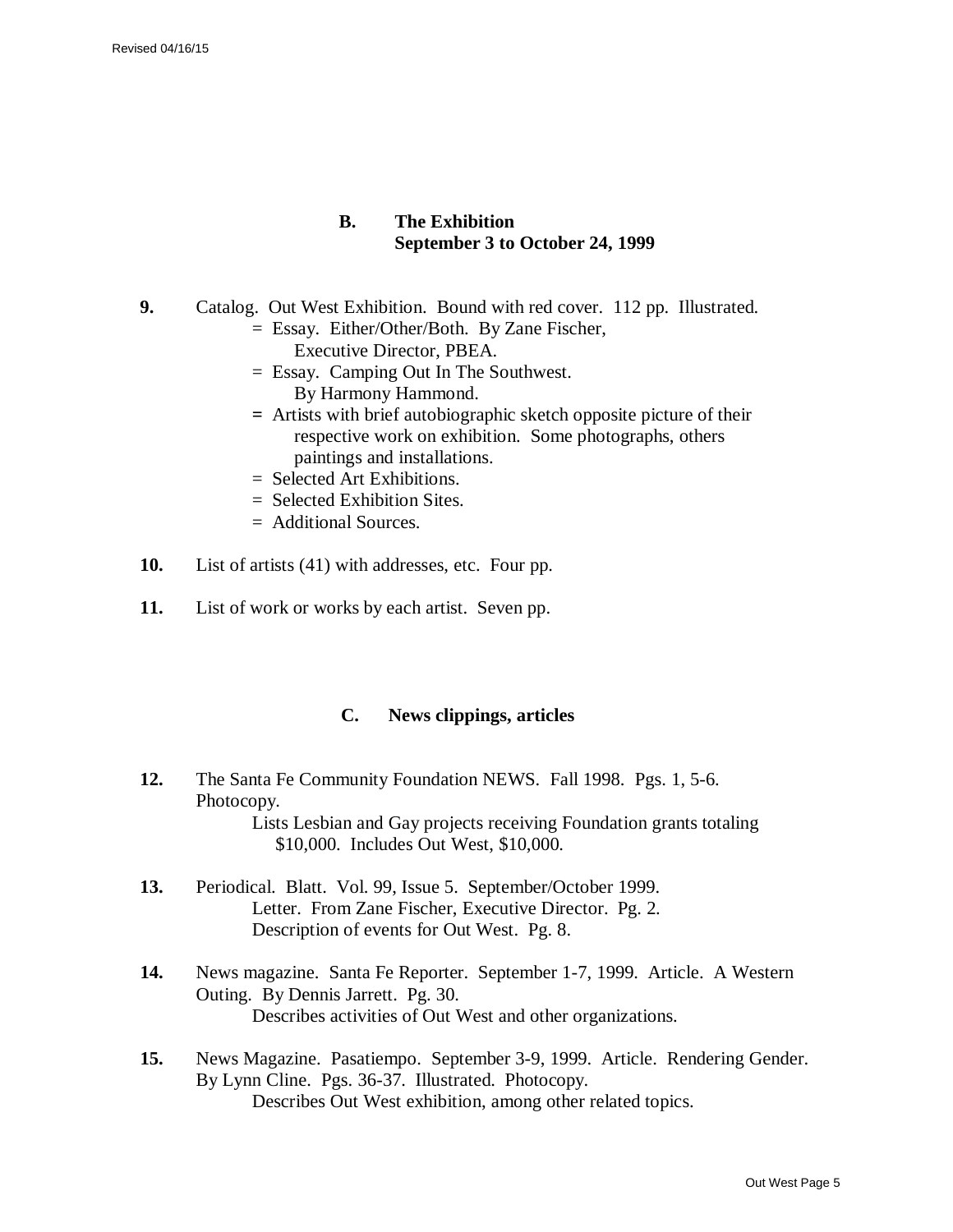- **16.** News magazine. The magazine September 1999. Pg. 36. Photocopy. Reproduction of exhibition announcement; photo of front postcard [Folder 7].
- **17.** Newspaper clipping. Albuquerque Journal North. September 9, 1999. Section, The Arts. Article. Sexual Identity Comes Out in Out West Exhibition. By MaLin Wilson-Powell. Pg. 4.

Reviews exhibition. Photo [digital composite] of a school portrait of a young boy and Jon Benet Ramsey.

**18.** News Magazine. THE magazine. Vol. VII, Number IV. Letter to editor from Geoff Laurence, Santa Fe.

Response to letter from Miriam Salmon regarding his painting, *Tefillin.* [See Catalog, Folder 9]: Both letters reproduced in letter page.

**19.** News magazine. THE magazine. October 1999. Article. Critical Reflections. Out West. By David Clemmer. Pg. 55. Reviews philosophy behind HH $\alpha$  curatorial objectives in mounting the show.

Photo of several of the installations.

- **20.** News magazine. THE magazine. November 1999. Article. Tom Jenning[s]: Out West. By Diane Armitage. Pg. 45. Photocopy. Describes Jenning & installation, *Story Teller.* [Catalog, Folder 9.]
- **21.** Periodical. Blatt. November /December 1999. Letter from Zane Fischer, Executive Director, to Friends and Members. [No page number shown.] Photocopy.

Thanking them for support during the year. Passing reference to Out West.

- **22.** Periodical, Blatt. November/December 1999. Notice from PBEA [?] on behalf of Out West to the Community. Unsigned. Pg. 11. Thanking them for support. Lists contributors who funded cost of the catalog.
- **23.** News magazine. THE magazine. December 1999. Letter to editor. From HH. Thanks David Clemmer for his <sub>O</sub> Sensitive review of Out West. Clarifies concept of  $\tilde{\sigma}$ Two Spirited. $\ddot{\sigma}$  Term is used by Native Americans instead of õgayö or õlesbiansö to include õboth a sexual and Native racial or cultural identity\*\*\*. $\ddot{o}$  [But see Footnote to Introduction at page ii, supra.]